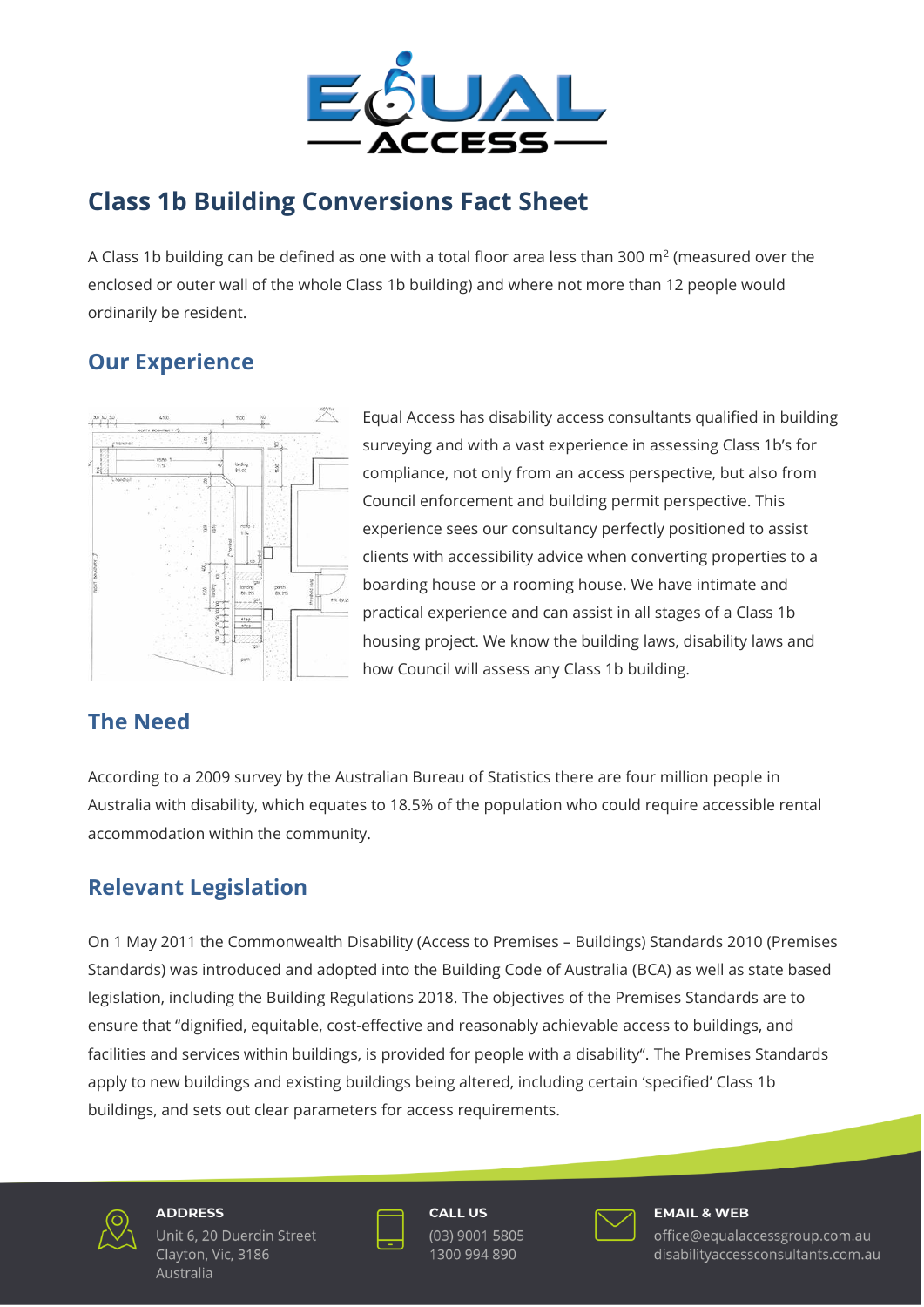

Prior to 1 May 2011, there were no prescriptive requirements for Class 1b buildings, but lack of access to these buildings was (and still is) subject to complaints under the Disability Discrimination Act 1992 (DDA).

### **When do the Access Requirements Apply?**

The application of the access provisions of the Premises Standards and BCA apply to 'specified' types of Class 1b buildings:

- A newly constructed Class 1b building where one of more rooms is made available for rent.
- An existing residence (i.e. Class 1a house, unit, townhouse or the like) is converted to a Class 1b building where four or more rooms are made available for rent.
- An existing Class 1b building is being altered. In this case the new works and pathway from the new works to the principal entrance should comply, as well as an upgrade of the principal entrance if required.

It also applies to short-term holiday accommodation such as cabins in caravan parks, tourist parks, farm stay and holiday resorts where there are four or more dwellings on the same allotment.

### **The Risk**



If a landlord fails to acknowledge the accessibility requirements of the building and operates the building without considering the needs for accessible accommodation, it will present a risk to the landlord under the DDA. A person with disability could make a complaint to the Human Rights Commission under Section 23: Access to Premises, or Section 25: Accommodation. Furthermore, if a landlord operates any kind of

boarding or rooming house without the necessary Building (or Planning) permits, the local Council could take action on the landlord including serving Notices and Orders that could see the landlord in the Magistrates Court where penalties, legal costs and criminal convictions could be imposed.

## **Accessibility Considerations for a Class 1b Building**

The following are the typical access provisions required for a Class 1b building:

- Continuous accessible paths from the main pedestrian entries into the site
- An accessible car parking space (where on-site parking is provided)
- A continuous accessible path from the car park to the entrance
- An accessible entrance into the building via the principal entrance doorway
- Access to and within at least one bedroom and associated accessible bathroom facilities